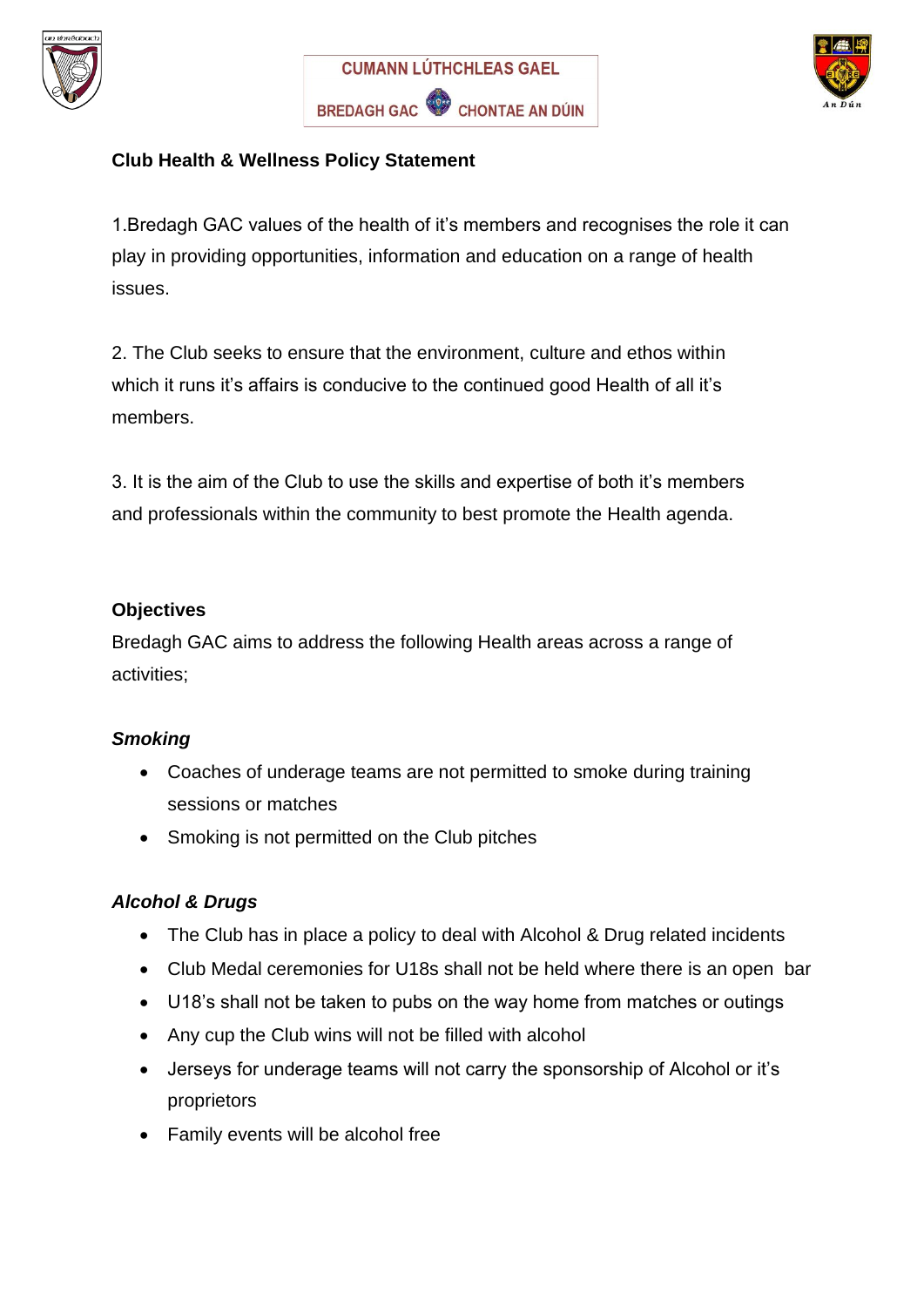





# *Nutrition*

- The Club encourages all players to have their own water bottle
- The Club encourages all players to bring healthy snacks to trainings and matches
- The Club operates a policy of no fizzy drinks, sweets, chocolate etc at trainings
- The Club will provide information on Sports nutrition for it's players via coach advice, Club website, newsletter or talks from experts
- At Club functions healthy food choices will be provided

# *First Aid, Cardiac and Injury*

- The Club provides all coaches with a first aid kit
- The Club encourages all players to complete a cardiac screening questionnaire
- The Club has a defibrillator which is positioned in the Club hall
	- \_\_\_\_\_\_\_\_\_\_\_\_\_\_ and

\_\_\_\_\_\_\_\_\_\_\_\_\_\_\_

• the trained users are **expression of the trained** users are

\_\_\_\_\_\_\_\_\_\_\_\_\_\_\_\_\_\_\_\_\_\_\_\_\_\_\_\_\_\_\_\_\_\_\_\_\_\_\_\_\_\_\_\_\_\_\_\_\_\_\_\_\_\_\_\_\_\_\_\_\_

- The Club defibrillator is maintained by every
- Fine Club doctor is the club doctor is the club doctor is and the physiotherapist is

#### *Obesity, Heart Health, Diabetes*

\_\_\_\_\_\_\_\_\_\_\_\_\_\_\_\_\_\_\_\_\_\_\_\_\_\_\_

- The Club runs an annual family fun day to encourage all ages to get active
- The Club provides information for members in the way of posters and leaflets on Healthy Living
- The Club uses the services of local GPs or Practice Nurses to provide an annual Club & Community Health Night